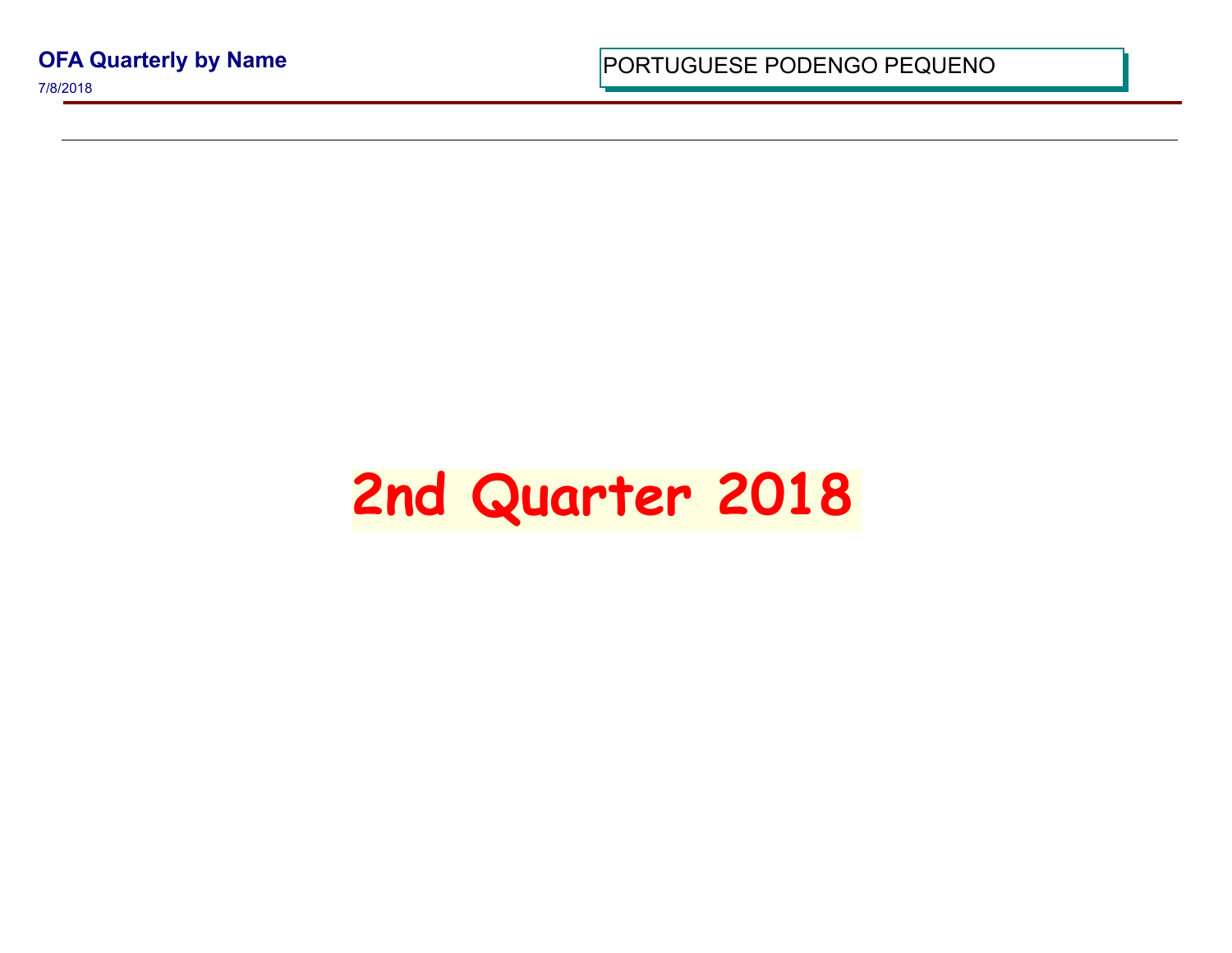|                 | <b>HIPS</b>                                                  |                    | Second qtr 2018     |            |     |             |  |
|-----------------|--------------------------------------------------------------|--------------------|---------------------|------------|-----|-------------|--|
| <b>OFAID</b>    | <b>Name</b>                                                  | <b>Application</b> | <b>Registration</b> | <b>Sex</b> | Age |             |  |
| PPD-144E25M-VPI | ANNEVAN & AVERSON DOUBLE TROUBLE                             | 1965156            | HP51556202          | M          | 25  |             |  |
| PPD-141E35F-VPI | ANNEVAN PIRATE'S TREASURE                                    | 1959647            | HP50487401          | F          | 35  |             |  |
| PPD-147G46M-VPI | BONSAI NOBLE NOSOUPFORYOU                                    | 1963764            | HP48129902          | М          | 46  |             |  |
| PPD-142G25F-VPI | BROKENROAD LEAVE THE GUN TAKE THE CANNOLI @<br><b>GRINER</b> | 1930639            | HP51007201          | F.         | 25  | CHIC 128979 |  |
| PPD-137G72M-VPI | DRAGAO DE VIAMONTE                                           | 1957047            | HP55004201          | м          | 72  | CHIC 128531 |  |
| PPD-140G48F-VPI | PHAERERIN GRACA                                              | 1709314            | HP47801904          | F          | 48  | CHIC 128726 |  |
| PPD-146G29M-VPI | QUEIJINHO DA TERRA DE MONTOITO                               | 1960430            | LOP524712           | M          | 29  | CHIC 131664 |  |
| PPD-145G48M-VPI | RADICAL DE VIAMONTE                                          | 1965153            | HP48189801          | м          | 48  |             |  |
| PPD-139G25M-VPI | STAR MOUNTAIN GALEAO TAKES IT ALL                            | 1957049            | HP50819703          | м          | 25  | CHIC 128532 |  |
| PPD-138G25F-VPI | STAR MOUNTAIN IT'S ALL ABOUT GINJA                           | 1957048            | HP50819704          | F.         | 25  |             |  |
| PPD-143E32M-VPI | <b>XEQUE-MATE DE VIAMONTE</b>                                | 1965162            | HP51805201          | M          | 32  |             |  |
|                 | <b>ELBOW</b>                                                 |                    | Second qtr 2018     |            |     |             |  |
| <b>OFAID</b>    | <b>Name</b>                                                  | <b>Application</b> | <b>Registration</b> | <b>Sex</b> | Age |             |  |
| PPD-EL27M25-VPI | ANNEVAN & AVERSON DOUBLE TROUBLE                             | 1965156            | HP51556202          | м          | 25  |             |  |
| PPD-EL23M72-VPI | DRAGAO DE VIAMONTE                                           | 1957047            | HP55004201          | м          | 72  | CHIC 128531 |  |
| PPD-EL28M48-VPI | RADICAL DE VIAMONTE                                          | 1965153            | HP48189801          | M          | 48  |             |  |
| PPD-EL25M25-VPI | STAR MOUNTAIN GALEAO TAKES IT ALL                            | 1957049            | HP50819703          | M          | 25  | CHIC 128532 |  |
| PPD-EL24F25-VPI | STAR MOUNTAIN IT'S ALL ABOUT GINJA                           | 1957048            | HP50819704          | F.         | 25  |             |  |
| PPD-EL26M32-VPI | XEQUE-MATE DE VIAMONTE                                       | 1965162            | HP51805201          | М          | 32  |             |  |
|                 |                                                              |                    |                     |            |     |             |  |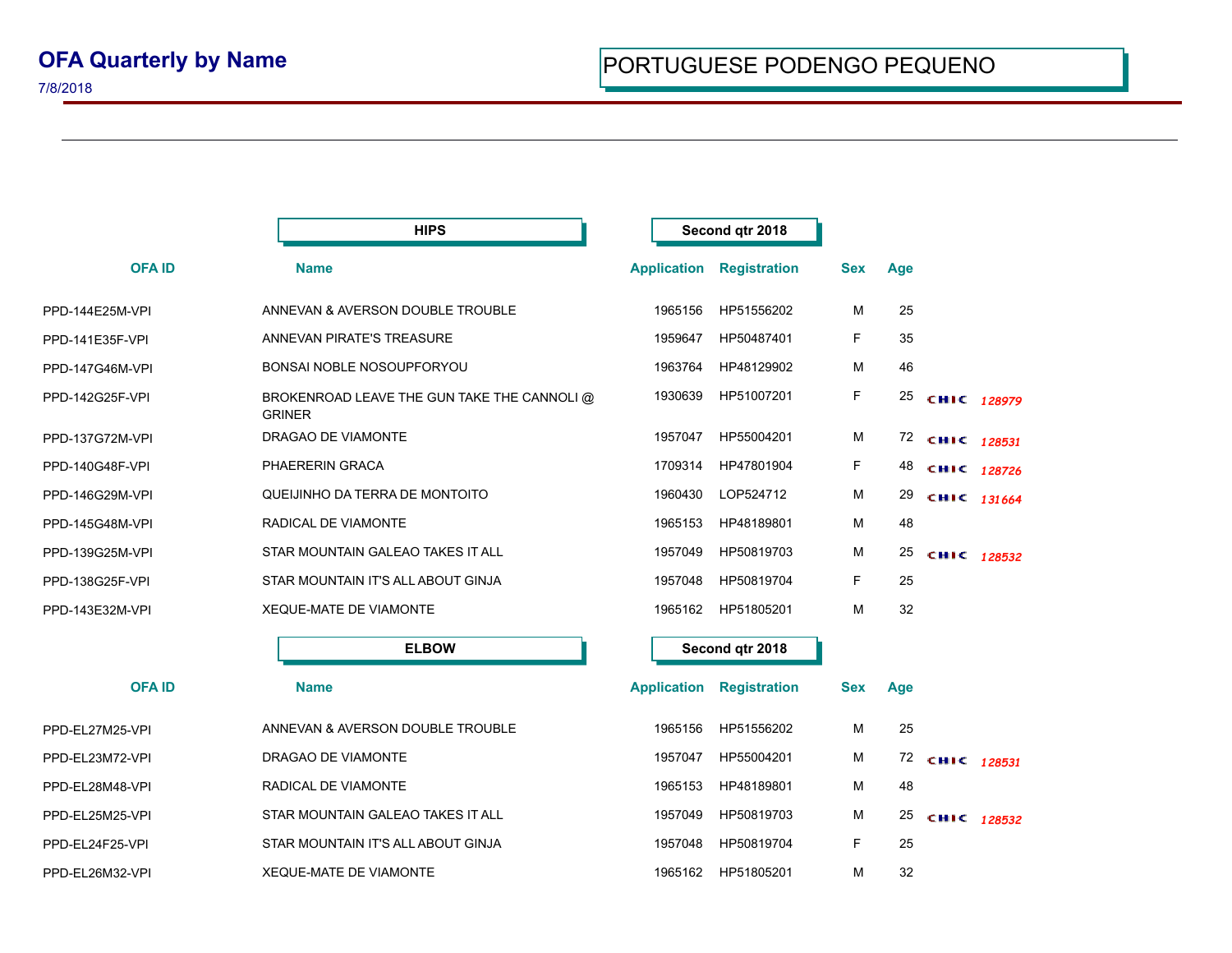|                     | <b>PATELLA</b>                                               |                    | Second qtr 2018     |            |     |                |  |
|---------------------|--------------------------------------------------------------|--------------------|---------------------|------------|-----|----------------|--|
| <b>OFAID</b>        | <b>Name</b>                                                  | <b>Application</b> | <b>Registration</b> | <b>Sex</b> | Age |                |  |
| PPD-PA142/22M/P-VPI | BONSAI NOBLE NOSOUPFORYOU                                    | 1963764            | HP48129902          | м          | 22  |                |  |
| PPD-PA139/25F/P-VPI | BROKENROAD LEAVE THE GUN TAKE THE CANNOLI @<br><b>GRINER</b> | 1930639            | HP51007201          | F.         | 25  | CHIC 128979    |  |
| PPD-PA140/72M/P-VPI | DRAGAO DE VIAMONTE                                           | 1957047            | HP55004201          | м          |     | 72 CHIC 128531 |  |
| PPD-PA146/57F/P-VPI | PHAERERIN DAMA                                               | 1896234            | HP45305601          | F.         |     | 57 CHIC 131318 |  |
| PPD-PA144/57F/P-VPI | PHAERERIN FORTUNATA                                          | 1896229            | HP45579901          | F.         |     | 57 CHIC 131316 |  |
| PPD-PA145/40F/P-VPI | <b>PHAERERIN ISABEL</b>                                      | 1896233            | HP49180501          | F.         |     | 40 CHIC 131317 |  |
| PPD-PA143/29M/P-VPI | QUEIJINHO DA TERRA DE MONTOITO                               | 1960430            | LOP524712           | м          | 29  | CHIC 131664    |  |
| PPD-PA141/25M/P-VPI | STAR MOUNTAIN GALEAO TAKES IT ALL                            | 1957049            | HP50819703          | м          | 25  | CHIC 128532    |  |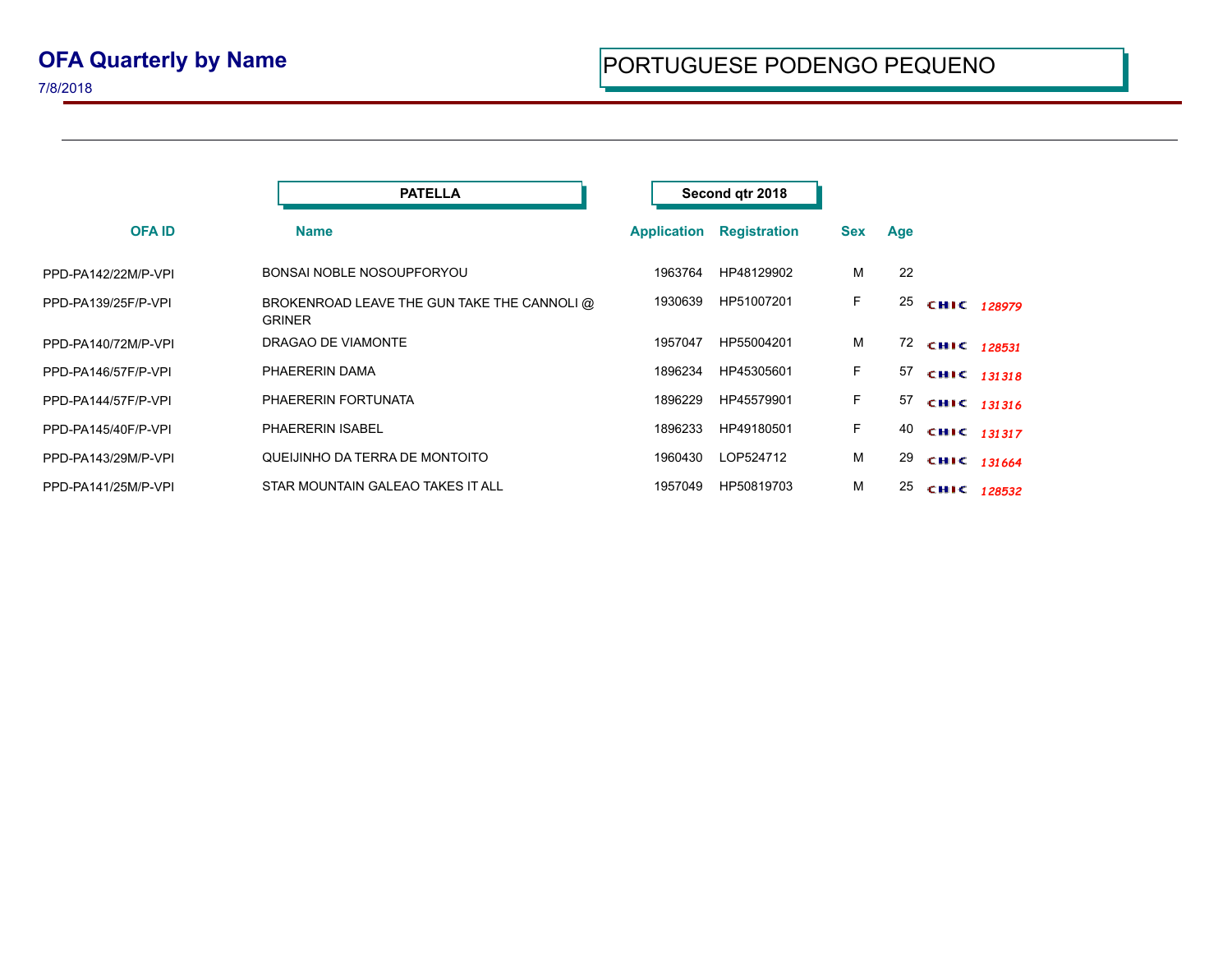7/8/2018

|              | <b>CANINE HEALTH</b>                                         |                    | Second qtr 2018     |            |     |             |  |
|--------------|--------------------------------------------------------------|--------------------|---------------------|------------|-----|-------------|--|
| <b>OFAID</b> | <b>Name</b>                                                  | <b>Application</b> | <b>Registration</b> | <b>Sex</b> | Age |             |  |
| 128979       | BROKENROAD LEAVE THE GUN TAKE THE CANNOLI @<br><b>GRINER</b> | 1930639            | HP51007201          | F          |     | CHIC 128979 |  |
| 109704       | CABRITA DA QUINTA DO SALOIO                                  | 1567574            | HP44910501          | F          | 0   | CHIC 109704 |  |
| 131151       | DESERT WIND DRAGONRIDER                                      | 1944571            | HP51088902          | F          |     | CHIC 131151 |  |
| 131150       | DESERT WIND DRAGONSLAYER                                     | 1944569            | HP51088901          | M          |     | CHIC 131150 |  |
| 128531       | DRAGAO DE VIAMONTE                                           | 1957047            | HP55004201          | M          |     | CHIC 128531 |  |
| 117416       | <b>HOULA'S GENERATION EXCELLENT</b>                          | 1767004            | HP48472803          | F          |     | CHIC 117416 |  |
| 131511       | <b>KETKA'S RED DIRT ROAD</b>                                 | 1819468            | HP48326401          | F          |     | CHIC 131511 |  |
| 98607        | PEVIDE DE VIAMONTE                                           | 1607495            | HP42847001          | F          |     | CHIC 98607  |  |
| 86348        | PHAERERIN AGUSTINHO                                          | 1549802            | HP39744202          | M          |     | CHIC 86348  |  |
| 131318       | PHAERERIN DAMA                                               | 1896234            | HP45305601          | F          |     | CHIC 131318 |  |
| 131316       | PHAERERIN FORTUNATA                                          | 1896229            | HP45579901          | F          |     | CHIC 131316 |  |
| 128726       | PHAERERIN GRACA                                              | 1709314            | HP47801904          | F          |     | CHIC 128726 |  |
| 131317       | PHAERERIN ISABEL                                             | 1896233            | HP49180501          | F          |     | CHIC 131317 |  |
| 131664       | QUEIJINHO DA TERRA DE MONTOITO                               | 1960430            | LOP524712           | M          |     | CHIC 131664 |  |
| 128532       | STAR MOUNTAIN GALEAO TAKES IT ALL                            | 1957049            | HP50819703          | М          |     | CHIC 128532 |  |

÷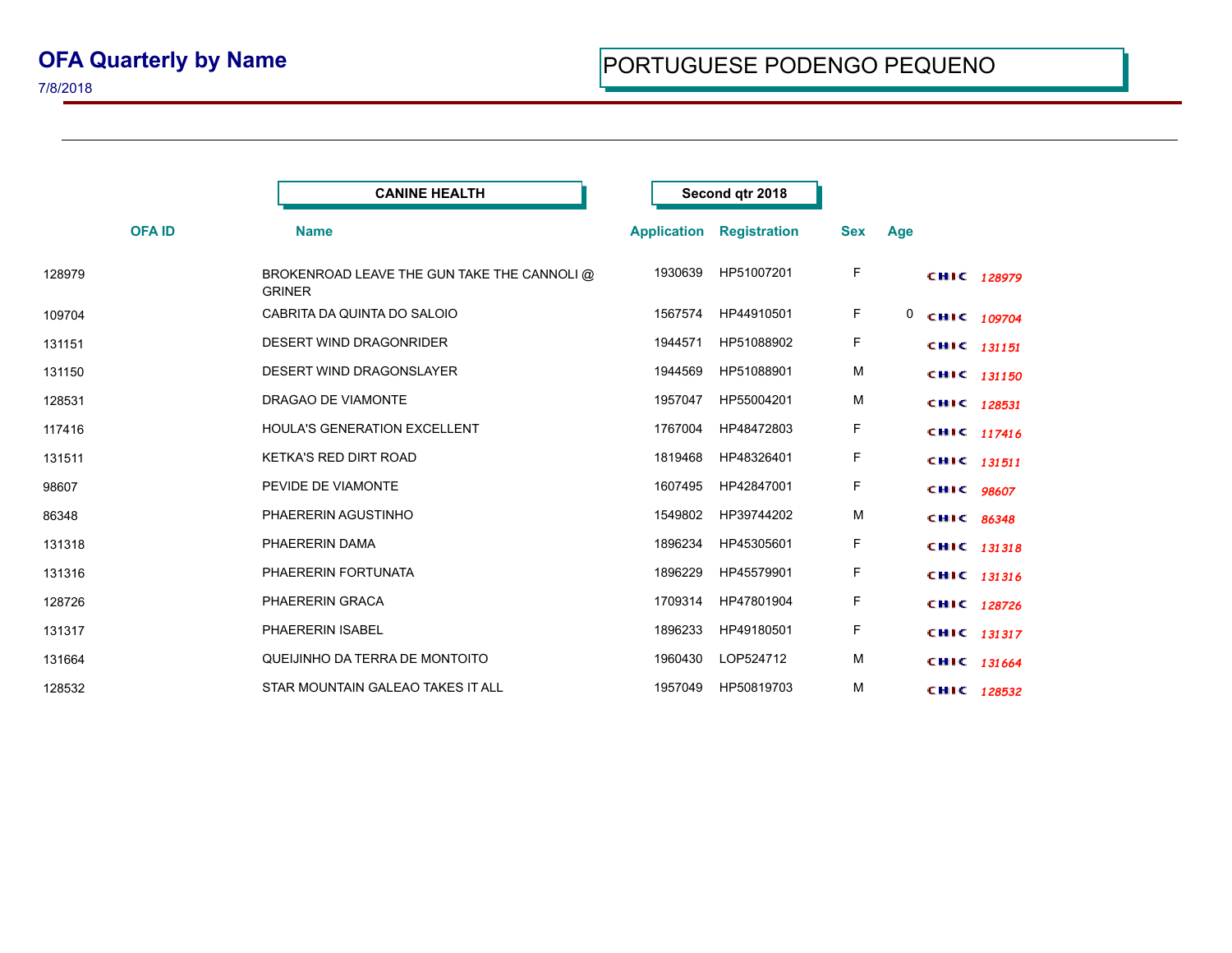## **OFA Quarterly by Name**

7/8/2018

|                    | <b>EYES</b>                                   |                    | Second qtr 2018     |            |     |                |  |
|--------------------|-----------------------------------------------|--------------------|---------------------|------------|-----|----------------|--|
| <b>OFAID</b>       | <b>Name</b>                                   | <b>Application</b> | <b>Registration</b> | <b>Sex</b> | Age |                |  |
| PPD-EYE141/22M-VPI | ANNEVAN IRRESISTIBLE @ HAPPY HOBBITS AND RAGS | 1892668            | HP52109901          | М          | 22  |                |  |
| PPD-EYE90/84F-VPI  | CABRITA DA QUINTA DO SALOIO                   | 1567574            | HP44910501          | F          | 84  | CHIC 109704    |  |
| PPD-EYE135/27F-VPI | DESERT WIND DRAGONRIDER                       | 1944571            | HP51088902          | F          |     | 27 сніс 131151 |  |
| PPD-EYE136/27M-VPI | DESERT WIND DRAGONSLAYER                      | 1944569            | HP51088901          | M          |     | 27 CHIC 131150 |  |
| PPD-EYE134/72M-VPI | DRAGAO DE VIAMONTE                            | 1957047            | HP55004201          | M          |     | 72 CHIC 128531 |  |
| PPD-EYE87/40F-VPI  | HOULA'S GENERATION EXCELLENT                  | 1767004            | HP48472803          | F          |     | 40 CHIC 117416 |  |
| PPD-EYE140/38F-VPI | <b>KETKA'S RED DIRT ROAD</b>                  | 1819468            | HP48326401          | F          | 38  | CHIC 131511    |  |
| PPD-EYE130/15M-VPI | LUIS CASA DE MAIO DE VIAMONTE                 | 1959885            | HP55038401          | M          | 15  |                |  |
| PPD-EYE24/76F-VPI  | PEVIDE DE VIAMONTE                            | 1607495            | HP42847001          | F.         |     | 76 CHIC 98607  |  |
| PPD-EYE4/93M-VPI   | PHAERERIN AGUSTINHO                           | 1549802            | HP39744202          | M          | 93  | CHIC 86348     |  |
| PPD-EYE137/53F-VPI | PHAERERIN DAMA                                | 1896234            | HP45305601          | F          | 53  | CHIC 131318    |  |
| PPD-EYE138/48F-VPI | PHAERERIN FORTUNATA                           | 1896229            | HP45579901          | F.         | 48  | CHIC 131316    |  |
| PPD-EYE142/47F-VPI | PHAERERIN HALO                                | 1938409            | HP48081201          | F          | 47  |                |  |
| PPD-EYE139/30F-VPI | PHAERERIN ISABEL                              | 1896233            | HP49180501          | F          | 30  | CHIC 131317    |  |
| PPD-EYE143/27F-VPI | PHAERERIN MILAGRE                             | 1978248            | HP51460703          | F.         | 27  |                |  |
| PPD-EYE144/31M-VPI | QUEIJINHO DA TERRA DE MONTOITO                | 1960430            | LOP524712           | M          | 31  | CHIC 131664    |  |
| PPD-EYE145/15F-VPI | SARMAC EASTWIND I'VE GOT SAND IN MY PANTS     | 1977138            | HP53639601          | F          | 15  |                |  |
| PPD-EYE133/25M-VPI | STAR MOUNTAIN GALEAO TAKES IT ALL             | 1957049            | HP50819703          | M          | 25  | CHIC 128532    |  |
| PPD-EYE131/25F-VPI | STAR MOUNTAIN IT'S ALL ABOUT GINJA            | 1957048            | HP50819704          | F.         | 25  |                |  |
| PPD-EYE132/21F-VPI | STAR MOUNTAIN VINHO VERDE                     | 1959876            | HP51937603          | F          | 21  |                |  |